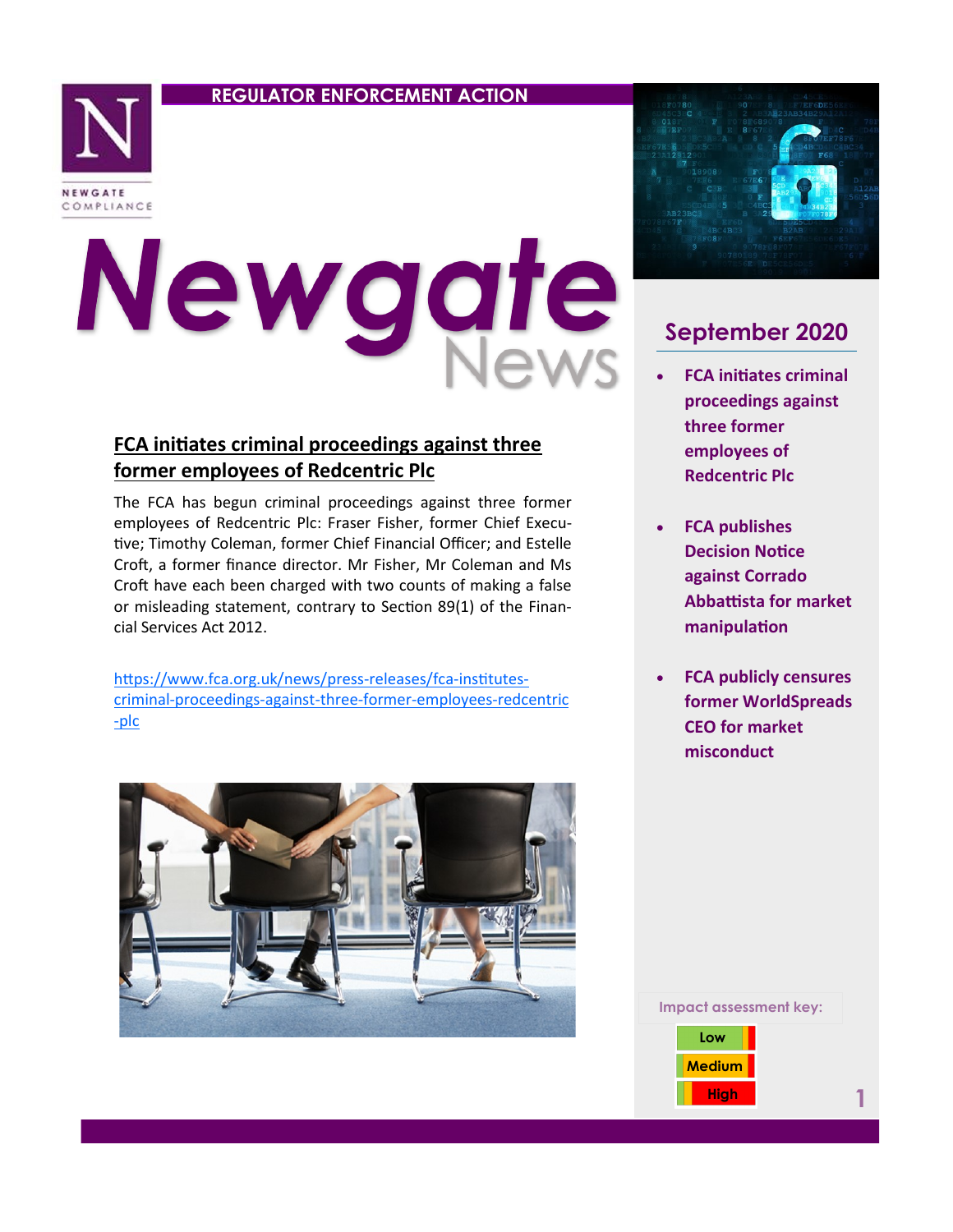Mr Coleman has further been charged with four counts of false accounting, contrary to Section 17(1)(a) of the Theft Act 1968; one count of making a false or misleading statement to an auditor contrary to Section 501 of the Companies Act 2006; and one count of fraud by false representation, contrary to Sections 1 and 2 of the Fraud Act 2006. Ms Croft has also been charged with seven counts of making a false or misleading statement to an auditor contrary to Section 501 of the Companies Act 2006, and four counts of false accounting, contrary to Section 17(1)(a) of the Theft Act 1968. The alleged offending took place between 1 May 2015 and 31 October 2016.

**Newgate's advice:** *Making a false or misleading statement is a criminal offence punishable, on conviction, by a fine and/or up to 7 years' imprisonment. Firms are reminded of the importance of dealing with the regulator in an open and cooperative way, disclosing anything relating to the firm of which that regulator would reasonably expect notice, in addition to conducting busines with integrity***.**

#### **Impact:**

## **FCA publishes Decision Notice against Corrado Abbattista for market manipulation**

The FCA has published a Decision Notice in respect of Corrado Abbattista, an experienced trader and a portfolio manager, partner and Chief Investment Officer at Fenician Capital Management LLP, for market abuse, imposing a financial penalty of £100,000 and prohibiting him from performing any functions in relation to regulated activity.

The FCA considers that between 20 January and 15 May 2017, Mr Abbattista repeatedly placed in the market large misleading orders for Contract for Differences (CFDs), referenced to equities, which he did not intend to execute. At the same time, he placed smaller orders that he did intend to execute on the opposite side of the order book to the misleading orders.

Through his large and misleading orders, Mr Abbattista falsely represented to the market an intention to buy/sell when his true intention was the opposite. At the same time, his misleading orders were for volumes of shares far greater than the typical market size, which would also have created a false and misleading impression regarding the true supply of and demand for the shares in question to other market participants.

**Newgate's advice:** *Employees of FCA regulated firms are expected under the first tier of the Conduct Rules to observe proper standards of market conduct. In order to ensure employees are adhering to this expectation, firms are required to have in place appropriate surveillance measures in place to identify actual or potential market abuse behaviour. Please reach out to your Newgate consultant if you wish to discuss your existing approach and if there are areas which require improvement.*

[https://www.fca.org.uk/news/press](https://www.fca.org.uk/news/press-releases/fca-publishes-decision-notice-against-corrado-abbattista-market-manipulation)-releases/fcapublishes-decision-notice-against-corrado-[abbattista](https://www.fca.org.uk/news/press-releases/fca-publishes-decision-notice-against-corrado-abbattista-market-manipulation)market-[manipulation](https://www.fca.org.uk/news/press-releases/fca-publishes-decision-notice-against-corrado-abbattista-market-manipulation)



# **Impact: 4**